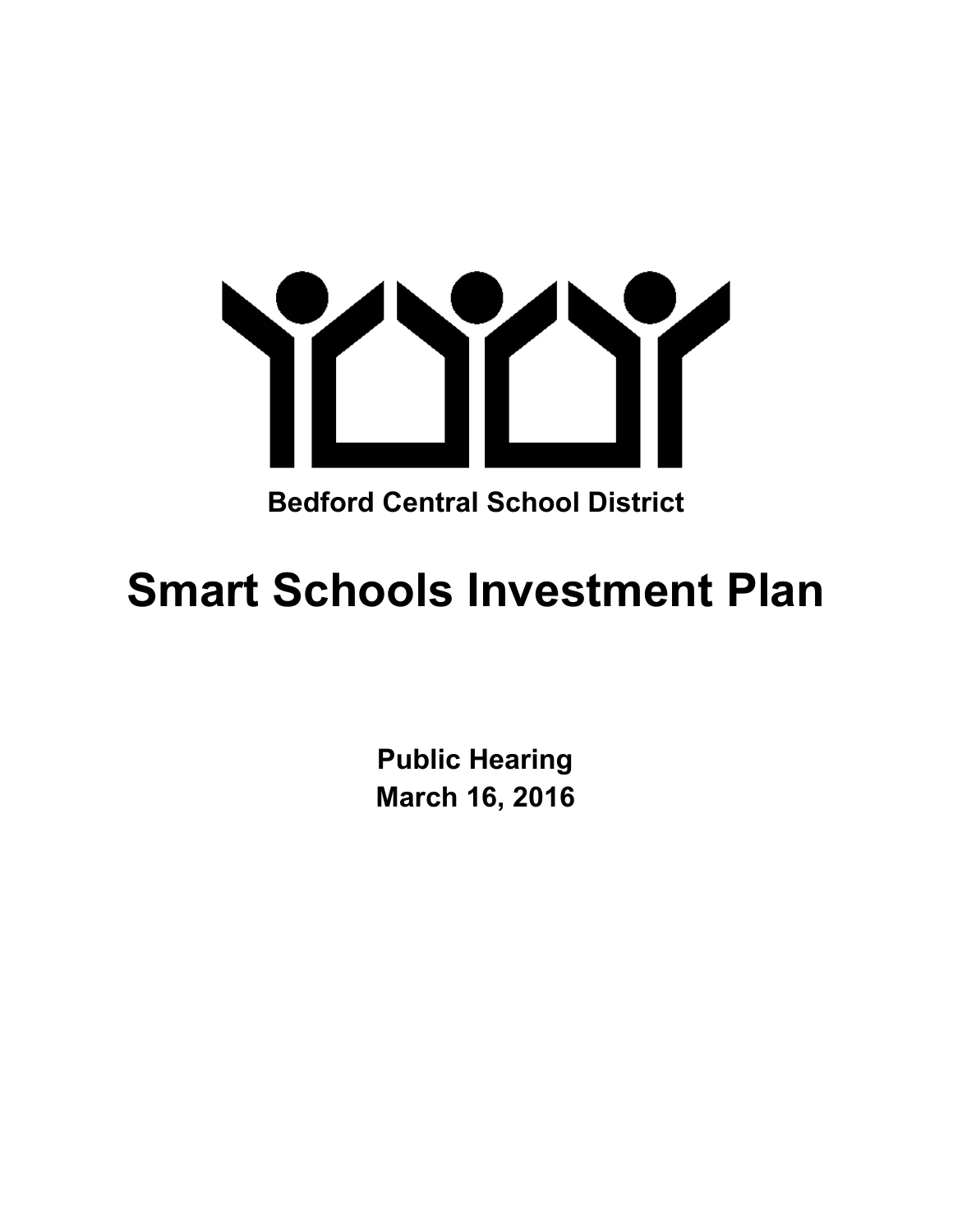#### **PLAN OVERVIEW:**

In January 2014, Governor Andrew M. Cuomo called for New York State to invest \$2 billion in its schools through a Smart Schools Bond Act (SSBA). Voters approved the Smart School Bond Act in November 2014 and as a result the Bedford Central School District is allocated to receive \$624,371. In alignment with the 2015 - 2018 Bedford Central School District Technology Plan recommendations, this Investment Plan is designed to:

- $\triangleright$  Expand wireless network capacity at all elementary schools and the Hillside Program
- $\triangleright$  Update aging network hardware at all elementary schools, Fox Lane Middle School and the Hillside Program
- $\triangleright$  Update aging core network hardware

This plan was developed in conjunction with the Bedford Technology Advisory Committee and in consultation with groups of District Administrators, Teachers, Students, Parents and Community Members.

#### **PRECONDITIONS:**

As a precondition to utilizing the SSBA funds for the purchase of devices, the New York State Education Department requires that the District has adequate internet access of at least 100 Mbps per 1,000 students. The Bedford Central School District meets and exceeds this requirement with regard to the District's Internet connection as well as the fiber connections between school buildings. The use of the SSBA funds will be used to increase the available wireless bandwidth capacity within the individual school buildings.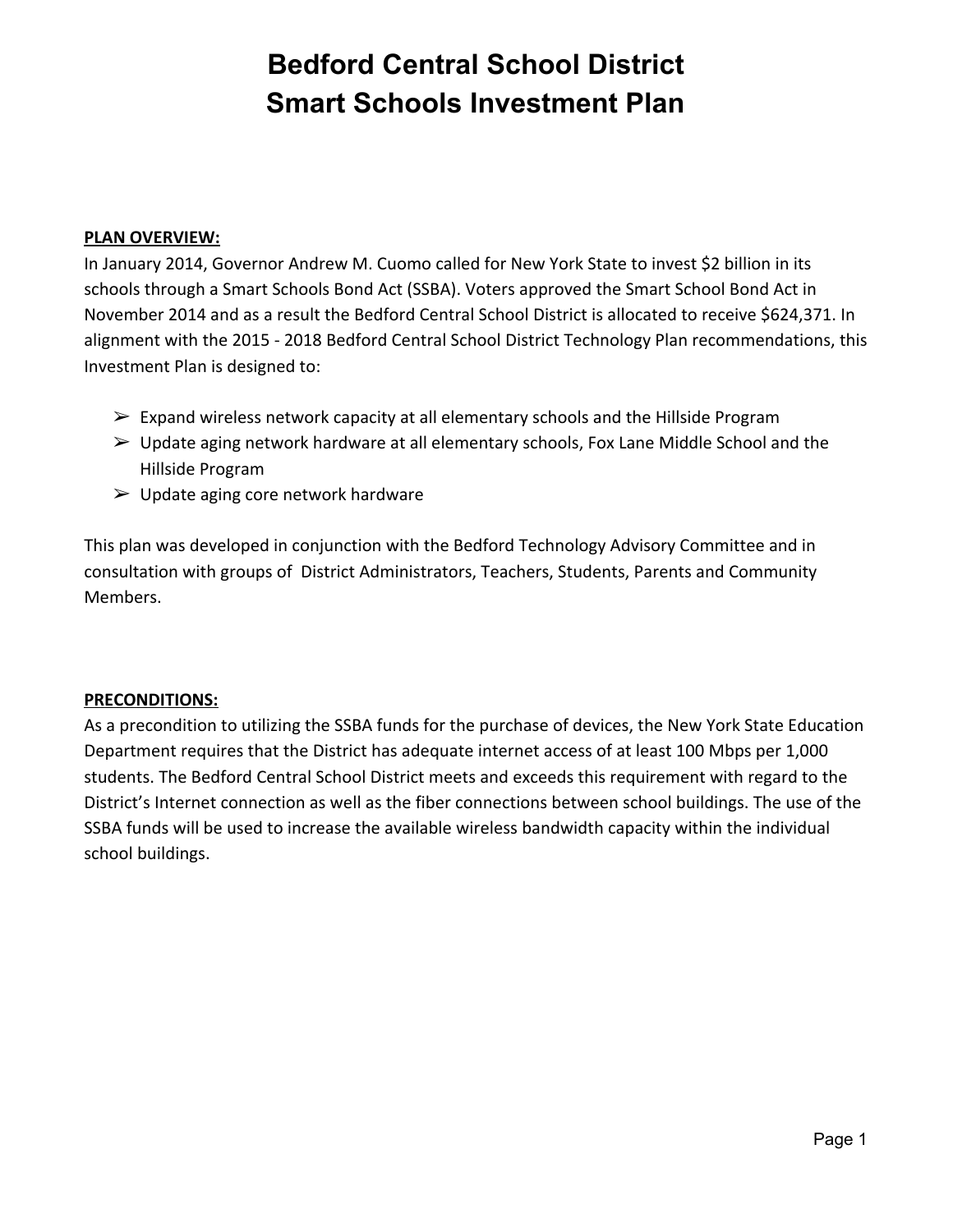### **PURCHASE PLAN & ALLOCATION OF FUNDS**

The Bedford Central School District Technology Advisory Committee first recommended a timeline to update the technology network infrastructure as a part of the 2013-2016 Technology Plan. This commitment to updating the BCSD network, to support student learning, was reaffirmed with the 2015-2018 Technology Plan approved by the New York State Education Department in October 2015. It is the recommendation of the Technology Advisory Committee, that the SSBA funds be used to advance this plan.

In addition to the update of aging network equipment, this plan increases the wireless network capacity of all five elementary schools and Hillside. This will be accomplished by replacing the current "coverage design model", which provides wireless coverage throughout the school for a limited number of devices with a "capacity design model" which will provide the capacity for 25-30 wireless devices per classroom. In alignment with the plan, and the approved 2015-2018 Bedford Central School District Technology Plan, the District plans to utilize the SSBA funds as described below in Table 1 for the SSBA allowable expenditure Budget Category areas.

| <b>SSBA Budget Category</b>                                                                                                                                                                          | <b>Allocations</b> |
|------------------------------------------------------------------------------------------------------------------------------------------------------------------------------------------------------|--------------------|
| <b>School Connectivity</b><br>Update Elementary, Fox Lane Middle School and Hillside<br>Network Hardware<br>Expand Wireless Access for Elem. Classrooms and Hillside<br>Update Core Network Hardware | \$603,339.88       |
| <b>Connectivity Projects for Communities</b>                                                                                                                                                         | \$0                |
| Classroom Technology                                                                                                                                                                                 | \$0                |
| Pre-Kindergarten Classrooms                                                                                                                                                                          | \$0                |
| Replace Transportable Classrooms                                                                                                                                                                     | \$0                |
| <b>High Tech Security Features</b><br>Update Voice Gateways - connections to lockdown systems                                                                                                        | \$20,594.75        |
| Totals:                                                                                                                                                                                              | \$623,934.63       |
|                                                                                                                                                                                                      | TBD: \$436.37      |

### **Table 1: SSBA Allowable Expenditures**

### **SSBA Allocation: \$624,371 by Budget Category**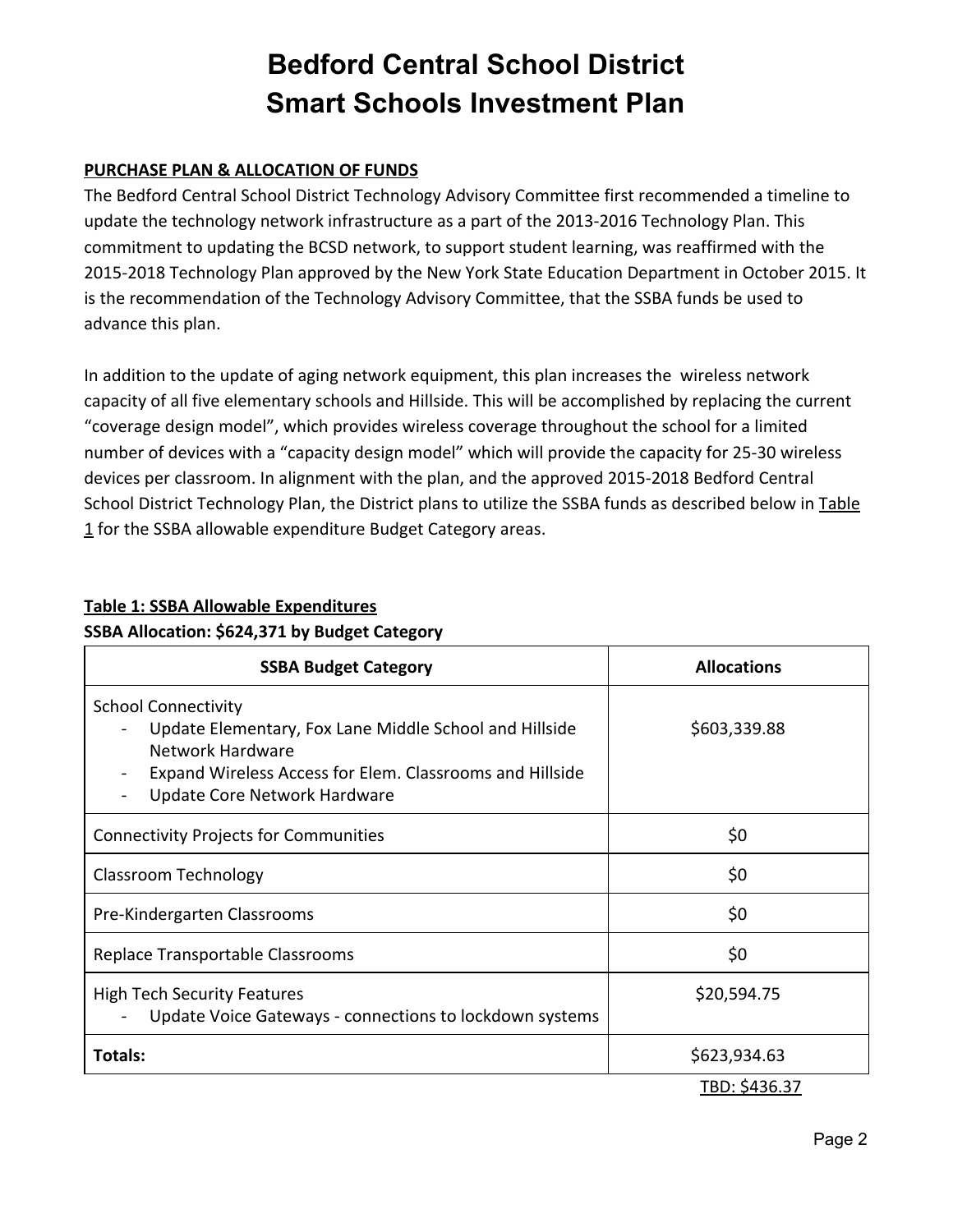The following information below summarizes the SSBA Budget Category in Table 1 for **School Connectivity**

- ➢ Update Elementary, Fox Lane Middle School and Hillside Network Hardware With the exception of a few recent hardware additions at Fox Lane Middle School, the network switches throughout Fox Lane Middle School, all elementary schools and the Hillside Program are 8 years old and have been placed on an "end of life" schedule by the manufacturer. By updating these switches, the available bandwidth between all network closets will be updated from 1 gigabit to 10 gigabit speed.
- ➢ Expand Wireless Access for Elem. Classrooms and Hillside

Currently the elementary schools and the Hillside program of the Bedford Central School District have wireless access points that are shared by every 3-4 classrooms. A wireless access point is capable of supporting 25-30 devices. With the growth in daily use of mobile devices to access instructional resources and the timeline for state assessments to move to Computer Based Testing announced by the New York State Education Department, there is a clear need to increase the wireless capacity to support the connection of a device per student in adjoining classrooms.

### ➢ Update Core Network Hardware

The core network hardware located in the central server room serves as the connection point for all schools, servers and the district Internet connection. This hardware is over 8 years old. Some components of the core switches are on a manufacturer "end of life" schedule. The new core switches proposed as a part of this plan come with a lower annual warranty cost than the current switches. This plan includes redundant hardware to provide the failover capacity to minimize the possibility of a district wide network outage at the central network connection.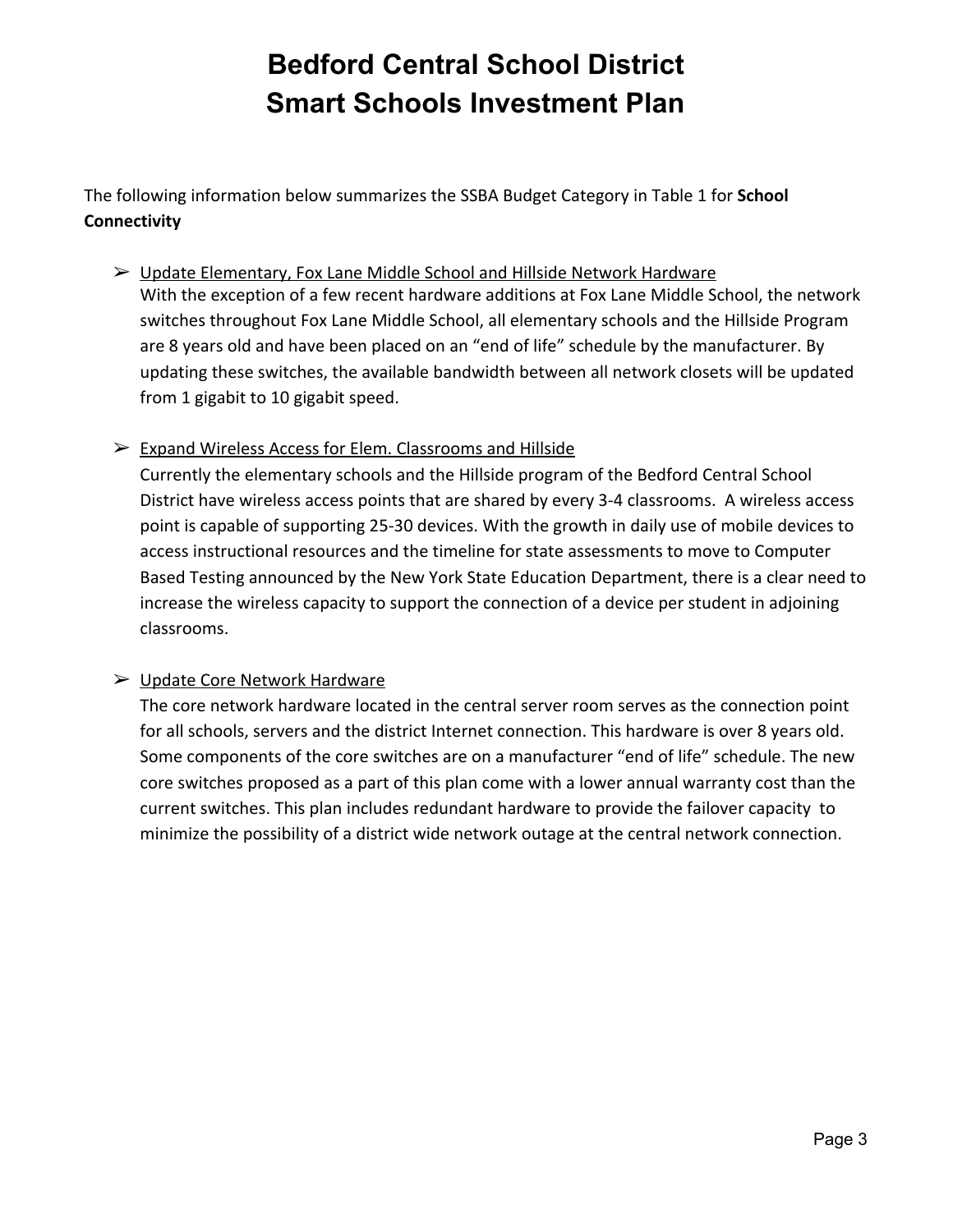Table 2. SSBA Funds Sub-Allocation Category: School Connectivity

| <b>SSBA Connectivity Projects for Schools</b>                        | <b>Sub-Allocation</b> |
|----------------------------------------------------------------------|-----------------------|
| Network / Access Costs                                               |                       |
| Update FLMS Network Hardware (13 switches)                           | \$71,585.25           |
| Update Elementary Network Hardware (30 switches)                     | \$207,317.00          |
| Hillside Network Hardware (1 switch)                                 | \$9,845               |
| Update Core Network Hardware (2 core switches)                       | \$65,983.50           |
| Network Closet Battery Backup Hardware                               | \$10,237.63           |
| <b>Outside Plant Costs</b>                                           | \$0                   |
| School Internal Connections and Components                           |                       |
| Expand Wireless Access for Elementary Classrooms (235 access points) | \$141,528.75          |
| Expanded Wireless Access for Hillside (4 access points)              | \$2,409               |
| Replace Aging FLMS Wireless Access Points (55 access points)         | \$33,123.75           |
| <b>Professional Services</b>                                         | \$61,310.00           |
| <b>Testing</b>                                                       | \$0                   |
| <b>Other Upfront Costs</b>                                           | \$0                   |
| <b>Other Costs</b>                                                   | \$0                   |
| <b>TOTAL</b>                                                         | \$603,339.88          |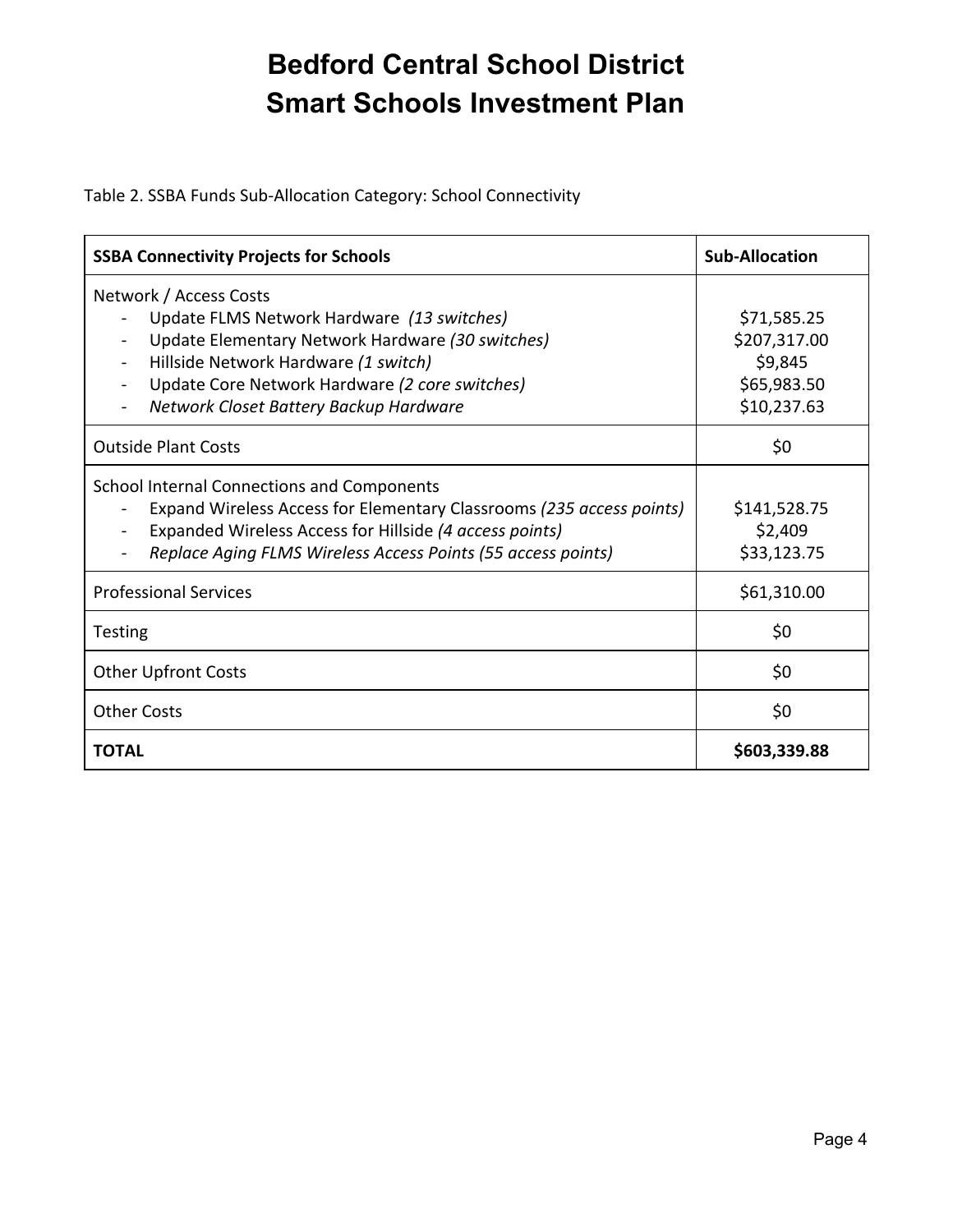The following information below summarizes the SSBA Budget Category in Table 1 for High-Tech **Security Features**

### ➢ Update Voice Gateways

Every school building as well as the central server room is equipped with voice gateway hardware. This voice gateway hardware has been placed on an "end of life" schedule by the manufacturer. In addition to supporting the telephone system throughout the district, the voice gateways serve as an integral connection between the school lockdown systems and school public address and other notification systems.

| <b>SSBA High-Tech Security Features</b>                                      | <b>Sub-Allocation</b> |
|------------------------------------------------------------------------------|-----------------------|
| Capital-Intensive Project (Standard Review)                                  | \$0                   |
| Main Entrance Electronics Security System (Streamline Review)                | \$0                   |
| Main Entrance Entry Control System (Streamline Review)                       | \$0                   |
| Approved Door Hardening Project (Streamline Review)                          | \$0                   |
| <b>Other Costs</b><br>Voice Gateways - Connections to Lockdown Alarm Systems | \$20,594.75           |
| <b>TOTALS</b>                                                                | \$20,594.75           |

#### Table 4. SSBA Funds Sub-Allocation Category: High-Tech Security Features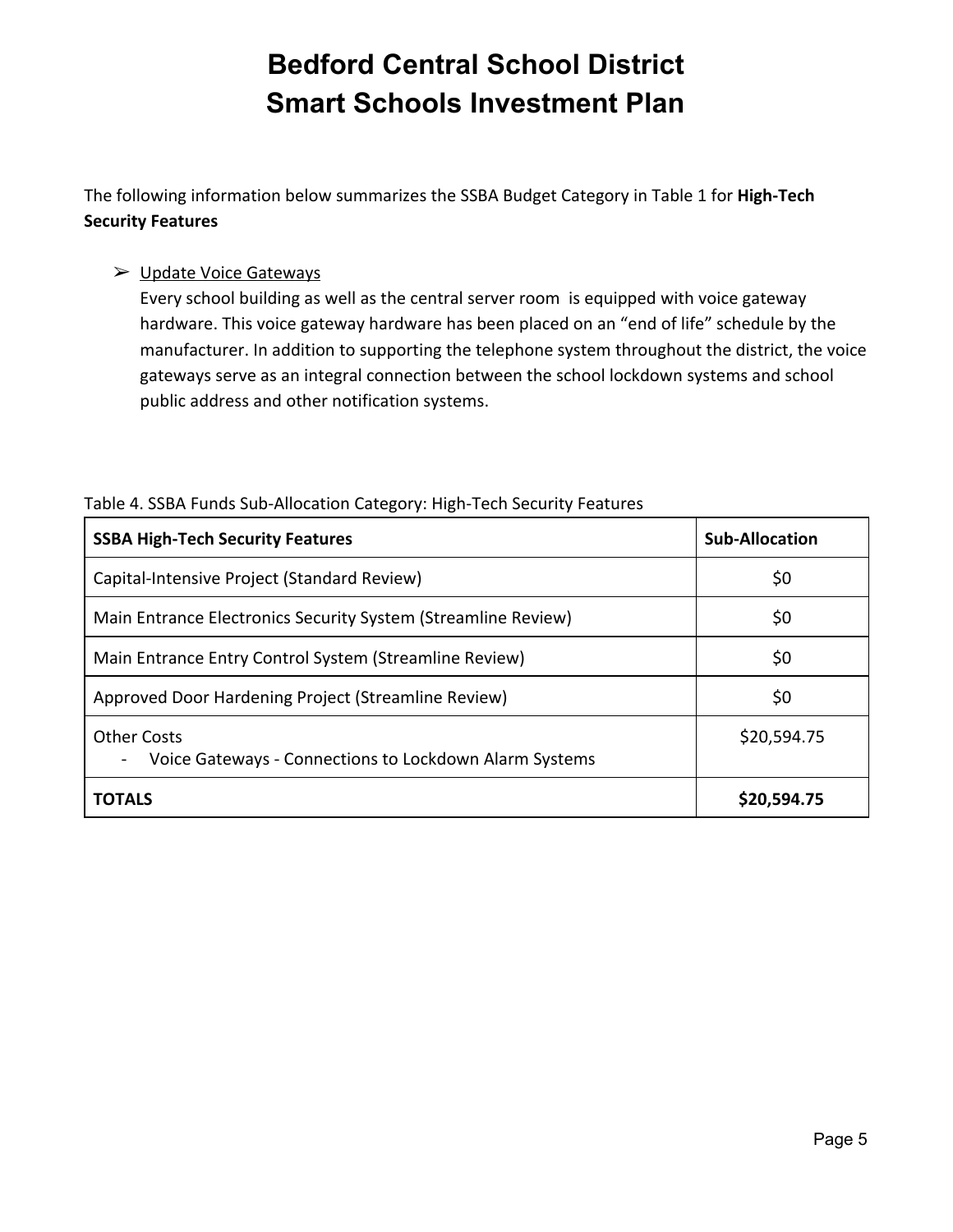### **PROFESSIONAL DEVELOPMENT:**

The information listed below is taken from the 2015-2018 District Technology Plan. *It is our goal to ensure that technology is used in the teaching and learning process consistently, effectively, timely and well. The key factor in ensuring this goal is to target relevant....professional development. Professional Development is offered through partnerships with the Director of Professional Development and the Bedford Staff Development Center.*

*Technology Professional Development Opportunities provided over the next three years will include:*

| <b>PD Activity</b>                     | <b>Topics</b>                                                           | Audience                                                  | <b>Method of Delivery</b>                                                                    |
|----------------------------------------|-------------------------------------------------------------------------|-----------------------------------------------------------|----------------------------------------------------------------------------------------------|
| Enhancing<br>Practices<br>Seminars     | Google Classroom<br><b>Google Sites</b><br><b>Document Cameras</b>      | $Pre-K-12$<br>teachers                                    | Teacher developed and facilitated<br>sessions                                                |
| Google Beginner<br><b>Sessions</b>     | Google Clouds and<br>Introduction to<br>Google Drive and<br>Apps        | All faculty and<br>staff                                  | District directors develop and facilitate<br>sessions                                        |
| Google Sites<br>Sessions               | Developing and using<br>Google Sites                                    | K-12 teachers                                             | District directors develop and facilitate<br>sessions                                        |
| <b>Technology Boot</b><br>Camp         | Educational<br>Technology                                               | K-12 teachers                                             | District faculty (directors and teachers)<br>facilitated sessions - offered in the<br>summer |
| <b>Tech Advisors</b>                   | Integrating recently<br>purchased new<br>technology into<br>instruction | Schools with new<br>technology                            | Teacher provided 1-to-1 support and<br>small group PD sessions                               |
| <b>Reading Plus</b><br><b>Sessions</b> | Web-based reading<br>support program                                    | K-5 teachers,<br><b>District</b><br><b>Computer Aides</b> | Consultant developed and facilitated<br>session                                              |
| eSchoolData<br><b>Training Session</b> | Web-based<br>gradebook and portal                                       | 6-12 teachers                                             | Consultants, district data staff and<br>computer aides developed and<br>facilitated sessions |